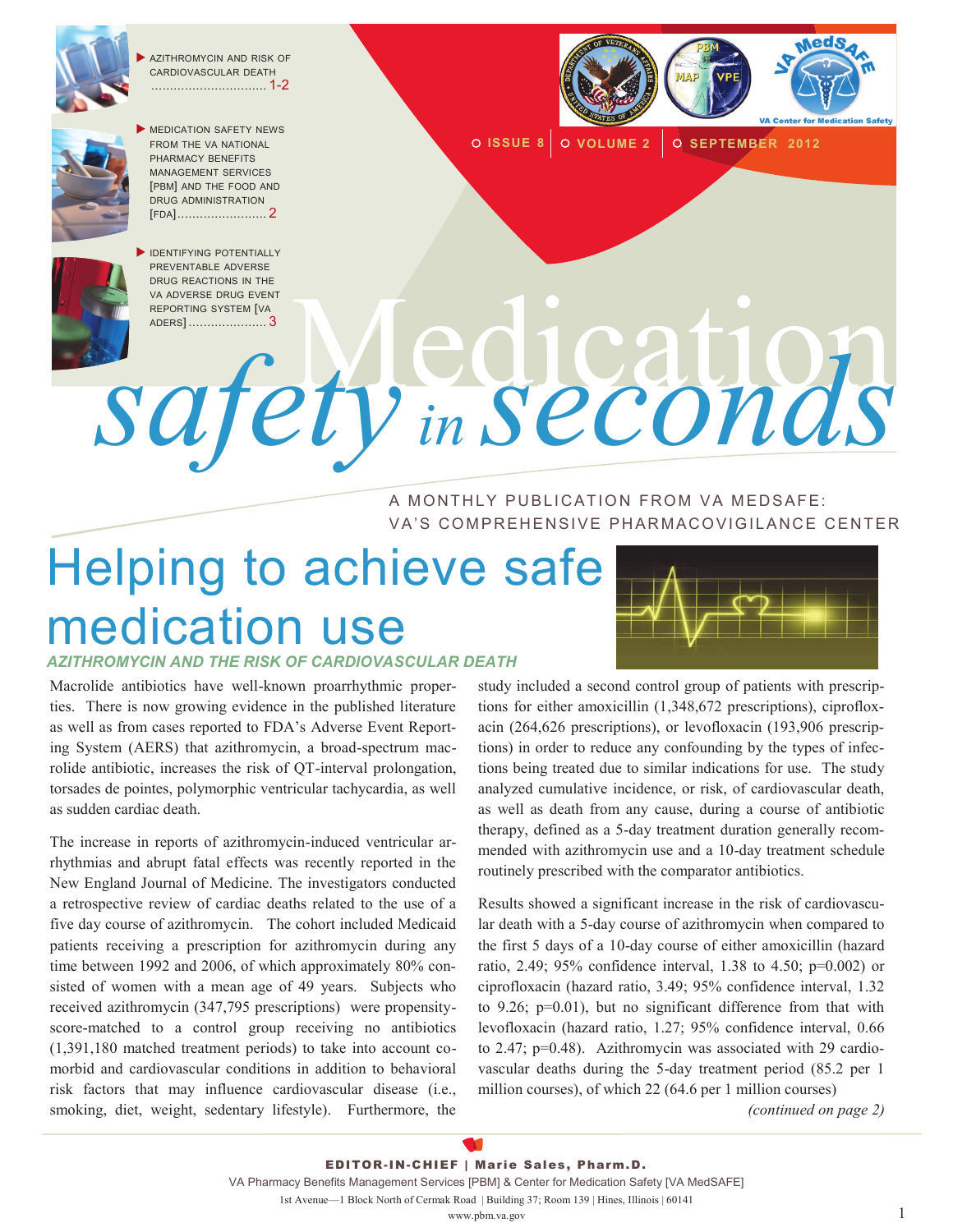### NEWS YOU CAN USE

*FROM THE FOOD AND DRUG ADMINISTRATION (FDA)*

#### *CARDIOLOGY*

#### [FDA recommends against use of Revatio in children with pulmonary hypertension](http://www.fda.gov/Drugs/DrugSafety/ucm317123.htm)

8/30/2012

Sildenafil (Revatio®) received FDA approval for improving exercise ability and delaying clinical progression of pulmonary arterial hypertension in adults classified as WHO Group I. Off-label use has occurred in the pediatric population. However, results from a recent long-term, randomized, double-blind, multi-center, placebo-controlled, parallel group, dose-ranging clinical trial in 234 pediatric patients (aged 1-17 years) showed:

- Higher risk of death in children associated with high doses compared to low doses; and
- No improvement in exercise ability in children with lower doses.

Therefore, FDA does not recommend use of sildenafil (Revatio®) in children, and new product labeling will reflect this warning. FDA believes that the direct dose-related effect on mortality does not apply to sildenafil marketed as Viagra® used to treat erectile dysfunction due to differences in population and dosing.

#### *PAIN MANAGEMENT*

[Codeine use in certain children after tonsillectomy and/or adenoidectomy may lead to rare, but life-threatening adverse events or death](http://www.fda.gov/Drugs/DrugSafety/ucm313631.htm) 8/15/2012

Genetic variations in DNA result in different cytochrome P450 2D6 enzyme activity that may lead to quicker metabolism of codeine into morphine leading to life-threatening levels in the body and the potential for toxicity, including respiratory depression or death. Certain racial/ethnic populations express this "ultra-high metabolizer" genotype more than others, with ranges from as low as 1% in people of Northern European decent to up to almost 30% in those with African/Ethiopian backgrounds. Three pediatric deaths and one case of severe respiratory depression occurred in children found to have the "ultra-high metabolizer" genotype. These children, ranging from ages 2-5 years, received usual doses of codeine products for analgesia after undergoing tonsillectomy and/or adenoidectomy for obstructive sleep apnea. FDA recommends to:

- Consider alternative analgesic agents for children post-tonsillectomy and/or adenoidectomy for obstructive sleep apnea syndrome due to already compromised breathing status; and
- If codeine-containing products are clinically indicated, use the lowest dose in the shortest time on an "as needed" basis (not scheduled or administered more than 6 times a day).

## Helping to achieve safe medication use

#### *AZITHROMYCIN AND RISK OF CARDIOVASCULAR DEATH*

#### *(continued from page 1)*

diovascular deaths per 1-million 5-day courses with azithromycin in adverse events from occurring in an elderly and mainly male popucomparison to amoxicillin were derived from study data. More-lation with multiple co-morbidities. High-risk patients with a predays of a course of amoxicillin (hazard ratio, 2.02; 95% confidence to report any adverse reactions with the use of azithromycin by entreatment, 5-days of azithromycin therapy increased the risk of car-*[https://www.accessdata.fda.gov/scripts/medwatch/medwatch](https://www.accessdata.fda.gov/scripts/medwatch/medwatch-online.htm)*diovascular death (hazard ratio, 2.88; 95% confidence interval, 1.79 *[online.htm](https://www.accessdata.fda.gov/scripts/medwatch/medwatch-online.htm)*, or by mail). to 4.63;  $p<0.001$ ) and death from any cause (hazard ratio, 1.85; 95% confidence interval 1.25 to 2.75; p=0.002).

Since azithromycin is commonly used in VA, awareness of this safety concern can help providers to recognize veteran patients potentially at risk for developing an adverse cardiac event with azithromycin and to weigh the risks versus benefits when considering antibiotic therapy. Although the Medicaid cohort mostly

comprised sudden cardiac deaths. An estimated 47 additional car-consisted of young, female patients, one cannot preclude similar over, a 5-day course of azithromycin maintained a significant in-disposition to cardiac adverse events may warrant use of alterative crease in the risk of death from any cause compared to the first 5 antimicrobial agents or class of agents. Providers should continue interval 1.24 to 3.30; p=0.005), but not with ciprofloxacin (hazard tering the information into CPRS' Allergies/ Adverse Reactions ratio, 1.75; 95% confidence interval, 0.91 to 3.37; p=0.09) or field and/or via local reporting mechanisms. Adverse events should levofloxacin (hazard ratio, 1.07; 95% confidence interval, 0.61 to also be reported, as appropriate, to the VA ADERS program and 1.85; p=0.82). When compared to a matched period of no antibiotic FDA MedWatch (1-800-FDA-1088, fax 1-800-FDA 0178, online at

#### **REFERENCE**:

Ray WA, Murray KT, Hall K, Arbogast PG, Stein CM. Azithromycin and the Risk of Cardiovascular Death. *N Eng J Med* 2012; 366:1881-90.

> *Contributed by: Cedric Salone, Pharm.D., MPH, PGY-2 Resident; and Courtney Smith, Pharm.D., PGY-2 Resident*